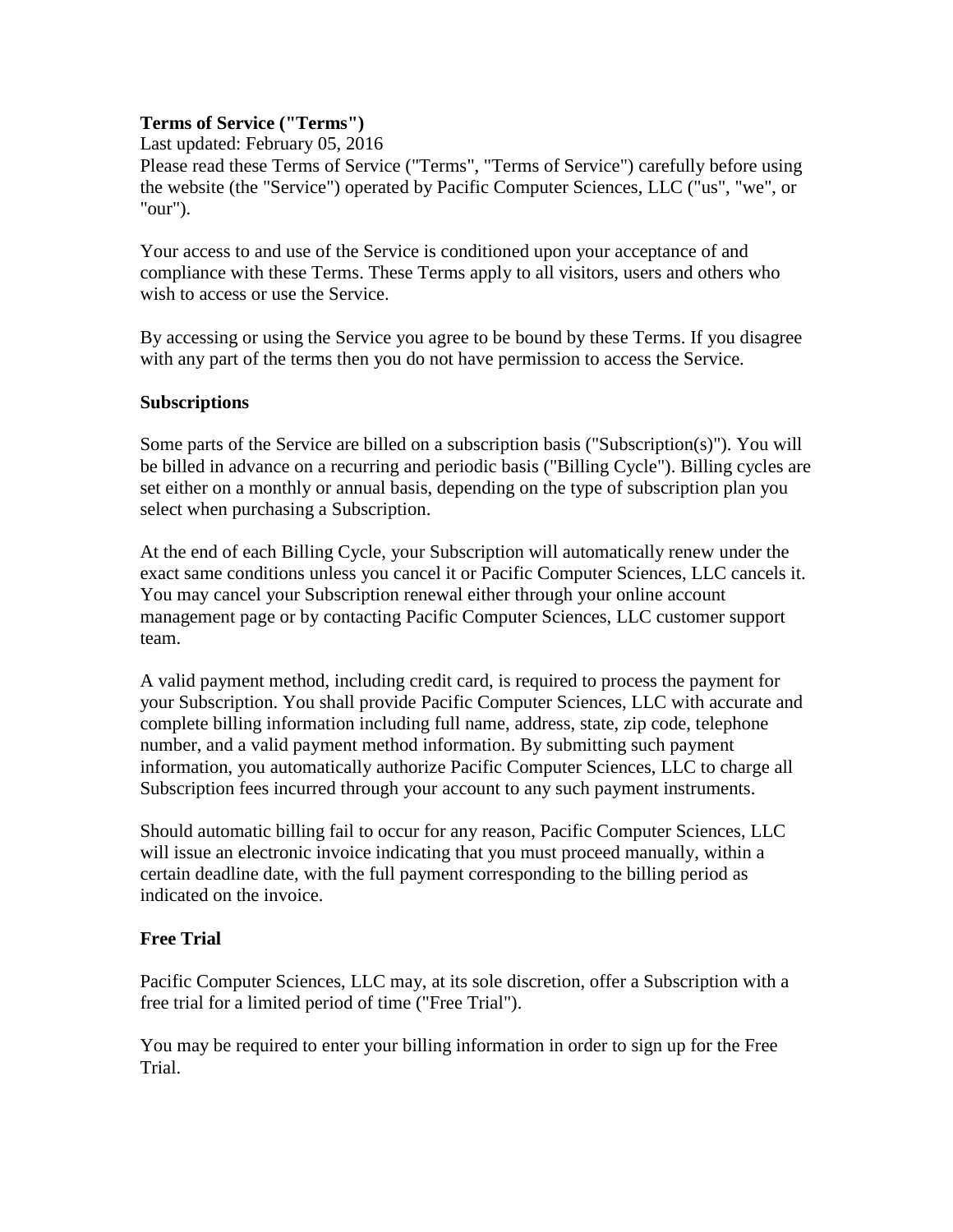If you do enter your billing information when signing up for the Free Trial, you will not be charged by Pacific Computer Sciences, LLC until the Free Trial has expired. On the last day of the Free Trial period, unless you cancelled your Subscription, you will be automatically charged the applicable Subscription fees for the type of Subscription you have selected.

At any time and without notice, Pacific Computer Sciences, LLC reserves the right to (i) modify the terms and conditions of the Free Trial offer, or (ii) cancel such Free Trial offer.

## **Fee Changes**

Pacific Computer Sciences, LLC, in its sole discretion and at any time, may modify the Subscription fees for the Subscriptions. Any Subscription fee change will become effective at the end of the then-current Billing Cycle.

Pacific Computer Sciences, LLC will provide you with a reasonable prior notice of any change in Subscription fees to give you an opportunity to terminate your Subscription before such change becomes effective.

Your continued use of the Service after the Subscription fee change comes into effect constitutes your agreement to pay the modified Subscription fee amount.

### **Refunds**

Except when required by law, paid Subscription fees are non-refundable.

#### **Accounts**

When you create an account with us, you guarantee that you are above the age of 18, and that the information you provide us is accurate, complete, and current at all times. Inaccurate, incomplete, or obsolete information may result in the immediate termination of your account on the Service.

You are responsible for maintaining the confidentiality of your account and password, including but not limited to the restriction of access to your computer and/or account. You agree to accept responsibility for any and all activities or actions that occur under your account and/or password, whether your password is with our Service or a third-party service. You must notify us immediately upon becoming aware of any breach of security or unauthorized use of your account.

You may not use as a username the name of another person or entity or that is not lawfully available for use, a name or trademark that is subject to any rights of another person or entity other than you, without appropriate authorization. You may not use as a username any name that is offensive, vulgar or obscene.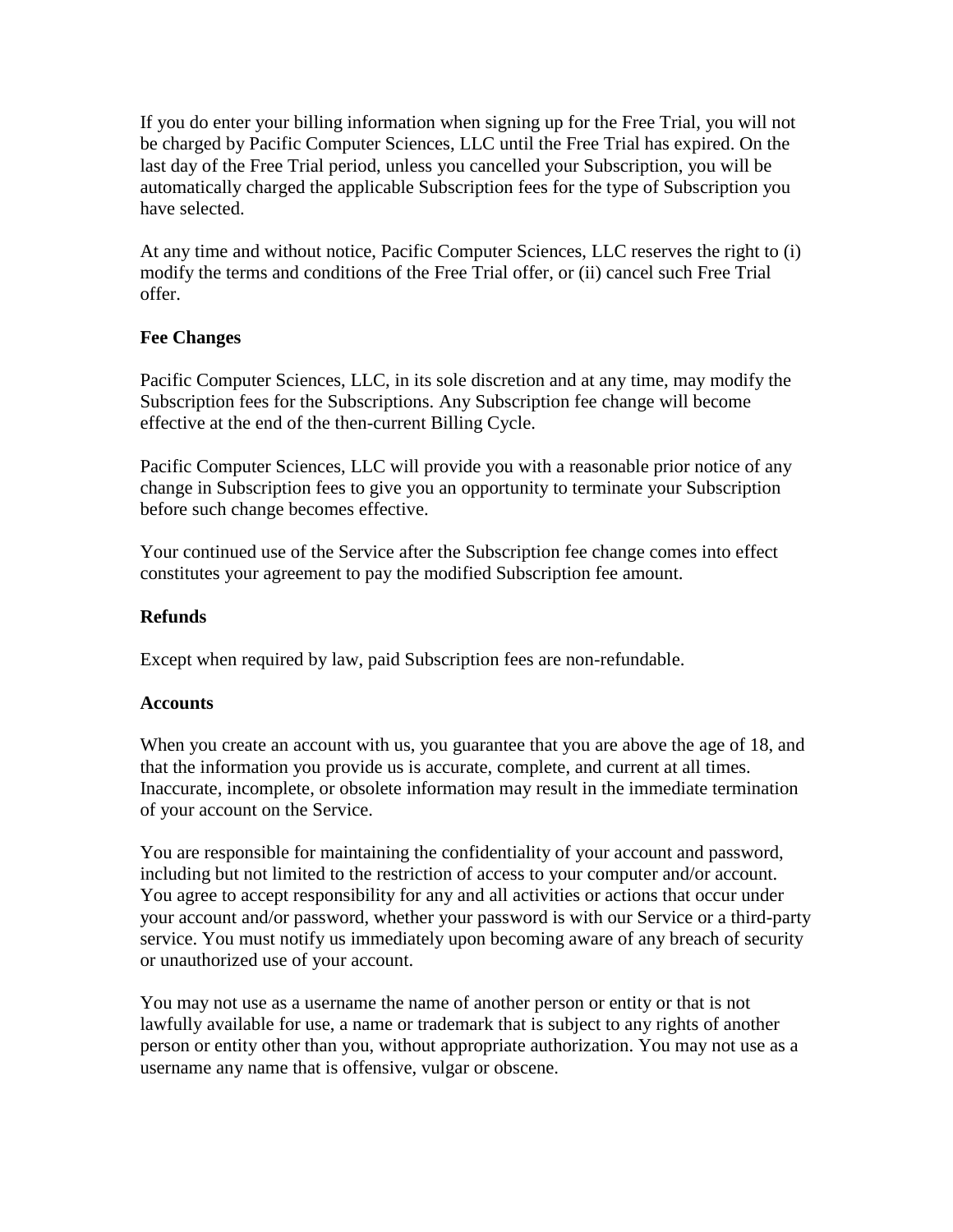### **Intellectual Property**

The Service and its original content, features and functionality are and will remain the exclusive property of Pacific Computer Sciences, LLC and its licensors. The Service is protected by copyright, trademark, and other laws of both the United States and foreign countries. Our trademarks and trade dress may not be used in connection with any product or service without the prior written consent of Pacific Computer Sciences, LLC.

### **Links To Other Web Sites**

Our Service may contain links to third party web sites or services that are not owned or controlled by Pacific Computer Sciences, LLC.

Pacific Computer Sciences, LLC has no control over, and assumes no responsibility for the content, privacy policies, or practices of any third party web sites or services. We do not warrant the offerings of any of these entities/individuals or their websites.

You acknowledge and agree that Pacific Computer Sciences, LLC shall not be responsible or liable, directly or indirectly, for any damage or loss caused or alleged to be caused by or in connection with use of or reliance on any such content, goods or services available on or through any such third party web sites or services.

We strongly advise you to read the terms and conditions and privacy policies of any third party web sites or services that you visit.

#### **Termination**

We may terminate or suspend your account and bar access to the Service immediately, without prior notice or liability, under our sole discretion, for any reason whatsoever and without limitation, including but not limited to a breach of the Terms.

If you wish to terminate your account, you may simply discontinue using the Service.

All provisions of the Terms which by their nature should survive termination shall survive termination, including, without limitation, ownership provisions, warranty disclaimers, indemnity and limitations of liability.

#### **Indemnification**

You agree to defend, indemnify and hold harmless Pacific Computer Sciences, LLC and its licensee and licensors, and their employees, contractors, agents, officers and directors, from and against any and all claims, damages, obligations, losses, liabilities, costs or debt, and expenses (including but not limited to attorney's fees), resulting from or arising out of a) your use and access of the Service, by you or any person using your account and password, or b) a breach of these Terms.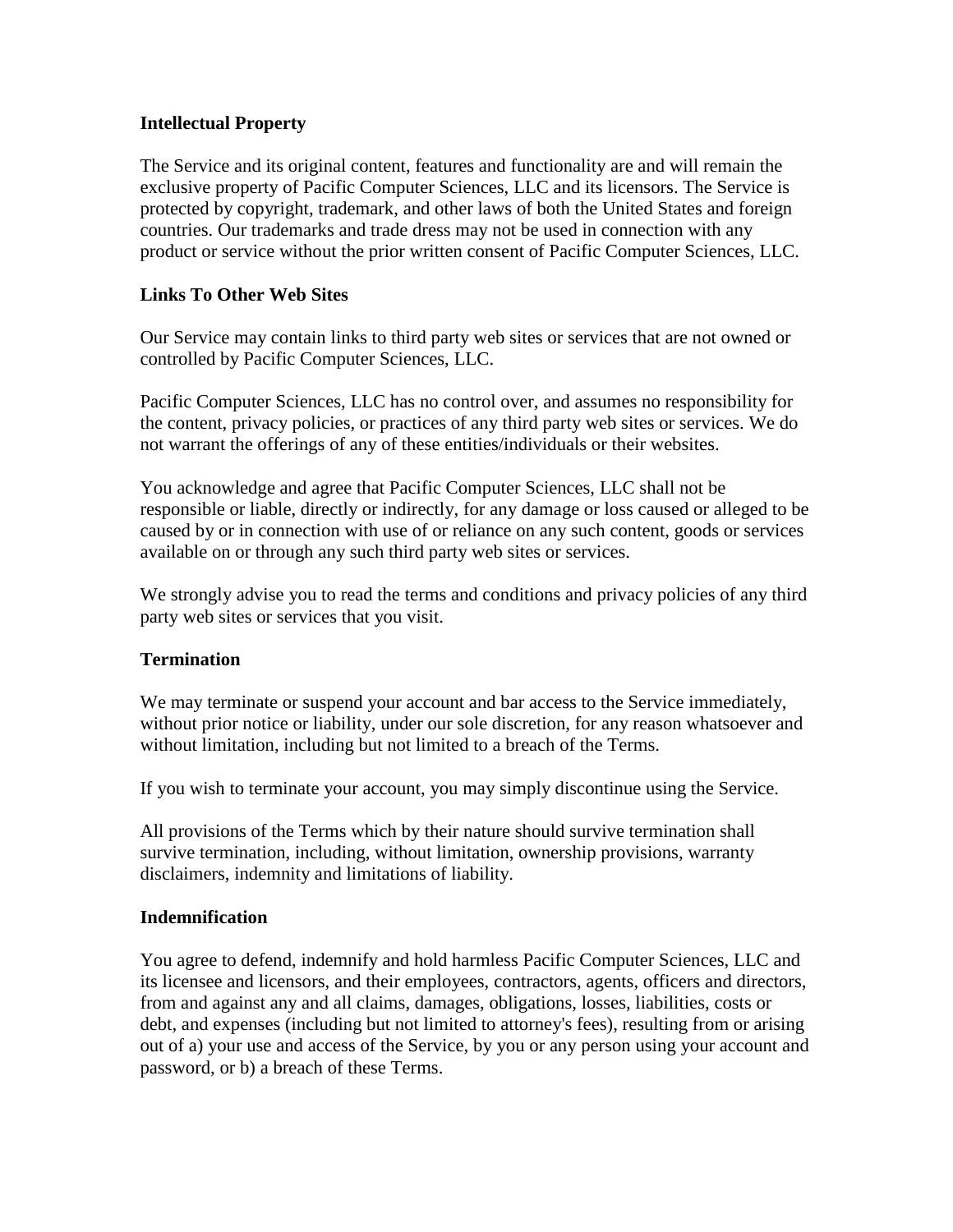# **Limitation Of Liability**

In no event shall Pacific Computer Sciences, LLC, nor its directors, employees, partners, agents, suppliers, or affiliates, be liable for any indirect, incidental, special, consequential or punitive damages, including without limitation, loss of profits, data, use, goodwill, or other intangible losses, resulting from (i) your access to or use of or inability to access or use the Service; (ii) any conduct or content of any third party on the Service; (iii) any content obtained from the Service; and (iv) unauthorized access, use or alteration of your transmissions or content, whether based on warranty, contract, tort (including negligence) or any other legal theory, whether or not we have been informed of the possibility of such damage, and even if a remedy set forth herein is found to have failed of its essential purpose.

## **Disclaimer**

Your use of the Service is at your sole risk. The Service is provided on an "AS IS" and "AS AVAILABLE" basis. The Service is provided without warranties of any kind, whether express or implied, including, but not limited to, implied warranties of merchantability, fitness for a particular purpose, non-infringement or course of performance.

Pacific Computer Sciences, LLC its subsidiaries, affiliates, and its licensors do not warrant that a) the Service will function uninterrupted, secure or available at any particular time or location; b) any errors or defects will be corrected; c) the Service is free of viruses or other harmful components; or d) the results of using the Service will meet your requirements.

## **Exclusions**

Some jurisdictions do not allow the exclusion of certain warranties or the exclusion or limitation of liability for consequential or incidental damages, so the limitations above may not apply to you.

## **Governing Law**

These Terms shall be governed and construed in accordance with the laws of Washington, United States, without regard to its conflict of law provisions.

Our failure to enforce any right or provision of these Terms will not be considered a waiver of those rights. If any provision of these Terms is held to be invalid or unenforceable by a court, the remaining provisions of these Terms will remain in effect. These Terms constitute the entire agreement between us regarding our Service, and supersede and replace any prior agreements we might have had between us regarding the Service.